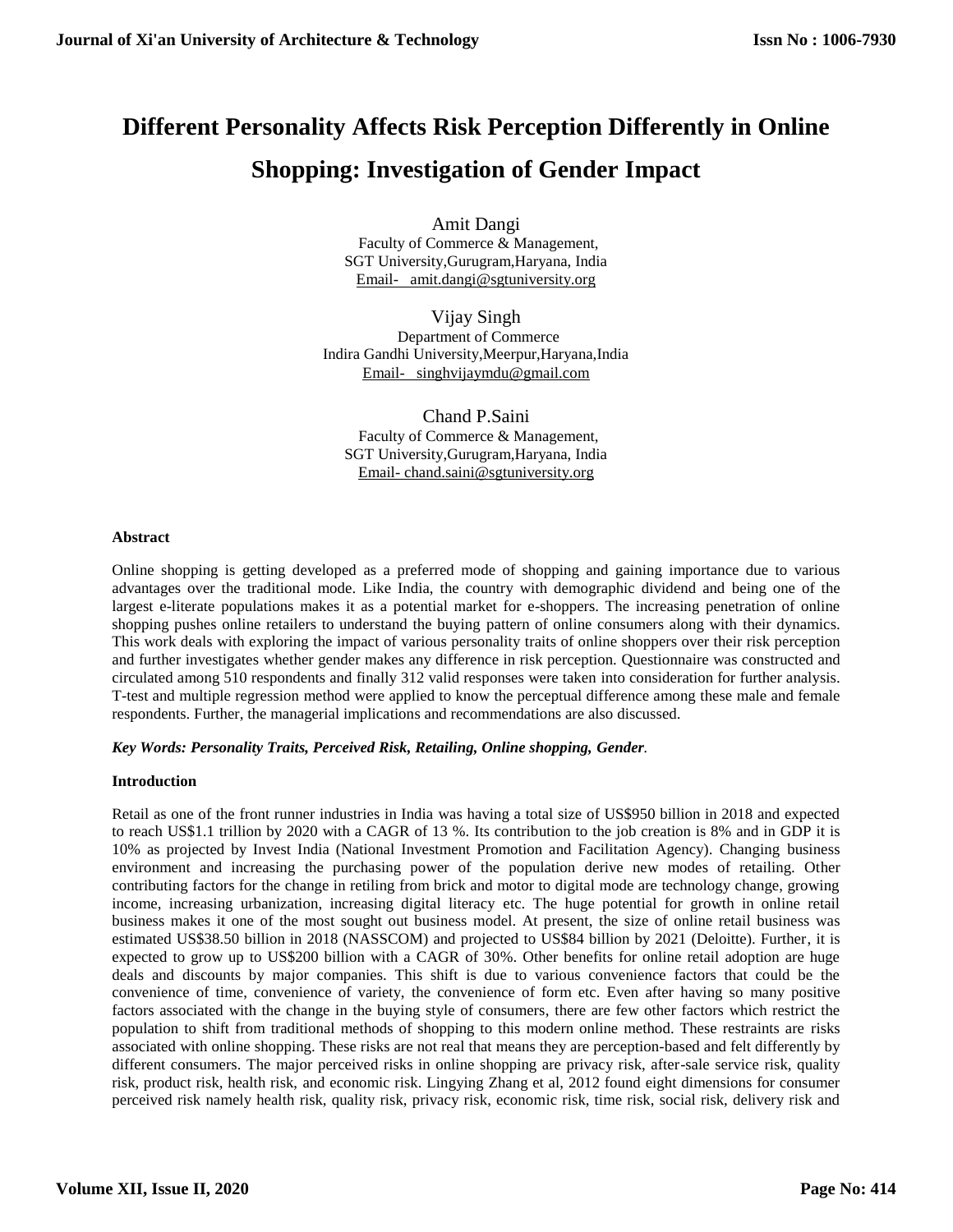after-sale risk. The perception of every individual is different, that means two consumers may not perceive these risks equally. Personality is an attribute associated with everyone which can distinguish any two individuals or can easily put them in different groups as per their personality traits. It is one of the major factors of behavior of an individual and to know about the risk perception, understanding the behavior of consumers is required (Tsao and Chang,2010; Luchs and Mooradian,2012). Various traits define the personality of an individual. In every individual, various traits are found in varying proportions (Allport, 1937). According to Chen in 2008, the values and preferences of a person are explained by personality traits that means these traits are the mirror image of an individual. Costa and McCrae gave the concept of big five personality traits - neuroticism, extroversion, agreeableness, openness, and conscientiousness.

## **Literature Review**

#### *Personality Traits*

Personality is a combination of various traits in different proportion and this different proportion of various traits creates differentiation among consumers (Guilford, 1959). The dominating personality trait dominantly influences the response of individuals towards present stimuli. The Big Five model is most frequently used by researchers to study personality. The five dimensions taken under consideration in Big Five personality model are Neuroticism, extroversion, agreeableness, openness, and conscientiousness (Robu, 2007; Tsao and Chang, 2010; Luchs and Mooradian, 2012).

One of the personality traits in the Big Five personality model is Neuroticism, which shows the negative response of the respondent to any stimuli offered by marketer or present in the market. These traits emphasize the feeling of being inferior, putting self-blame, having problems in taking decisions or making any choice. As per Robu (2007), a neurotic person is unsociable, isolated and always concerned about the outcome of any situation. They want to be the center of attraction for others (Tsao and Chang, 2010). Another personality dimension is extraversion, this is somehow reverse by the neurotic person, this trait relates to positive emotions, are excitement seekers, strong emotional connect with friends, extrovert and pleasure seekers is one of the dominating traits among extraversion people (Tsao and Chang, 2010). This trait brings more acceptability for change, people having this trait are willing for change (Tsao and Chang, 2010) and their inclination is towards recognition and social status (Costa and McCrae, 1988 and Saleem, Beaudry et al, 2011). "Openness to experience" defines another personality trait that is openness, they are the people who are more receptive to new ideas. They are excited about the change, routinely bring boredom to them (Tsao and Chang, 2010). The respondents with this trait are characterized by their fascination towards theme/pattern and daydreaming. Agreeableness is taken as the fourth dimension of personality traits given by the big five personality traits model. Believe in others, being empathetic and having a philosophy of forgiving and forget. Being straightforward and trusting people is another dominant quality associated with agreeableness (Saleem, Beaudry, et al., 2011). The remaining trait dimension is conscientiousness, where any person who has a quality of being competent to take decisions, achiever, focused and achievement orientation (Robu, 2007). They think twice before making any commitment and always keep their job in perfect order.

#### *Perceived Risks in online shopping*

Perceived risk can be expressed as "the nature and amount of uncertainty perceived by consumers in completing a particular purchase decision" (Cox and Rich, 1964). Regarding decision making, perceived risk plays a vital role (Park & Stoel, 2005). Perceived risk could be of many kinds, but all of these risks as name suggest belong to the perception of the respondent that's why no two consumers may have the same level and type of perceived risk. Eight types of perceived risks in online shopping are identified by Lingying Zhang et al (2012), these are a health risk, inferior quality of the product, the privacy of consumer, economic risk pertaining to the economy associated with buying and time risk in surfing over the internet and delivering of product at the destination. Further, Ling and Guangwan (2011) found eight types of perceived risks, according to the perceived risk can be segmented to physical risk, functional risk, time risk, social risk, financial risk, psychological risk, privacy risk, and service risk.

## **Objective and Methodology**

The study aims at analyzing the difference in the risk perception of online shoppers on the basis of their gender over the influence of their personality traits in the risk perception in e-tailing.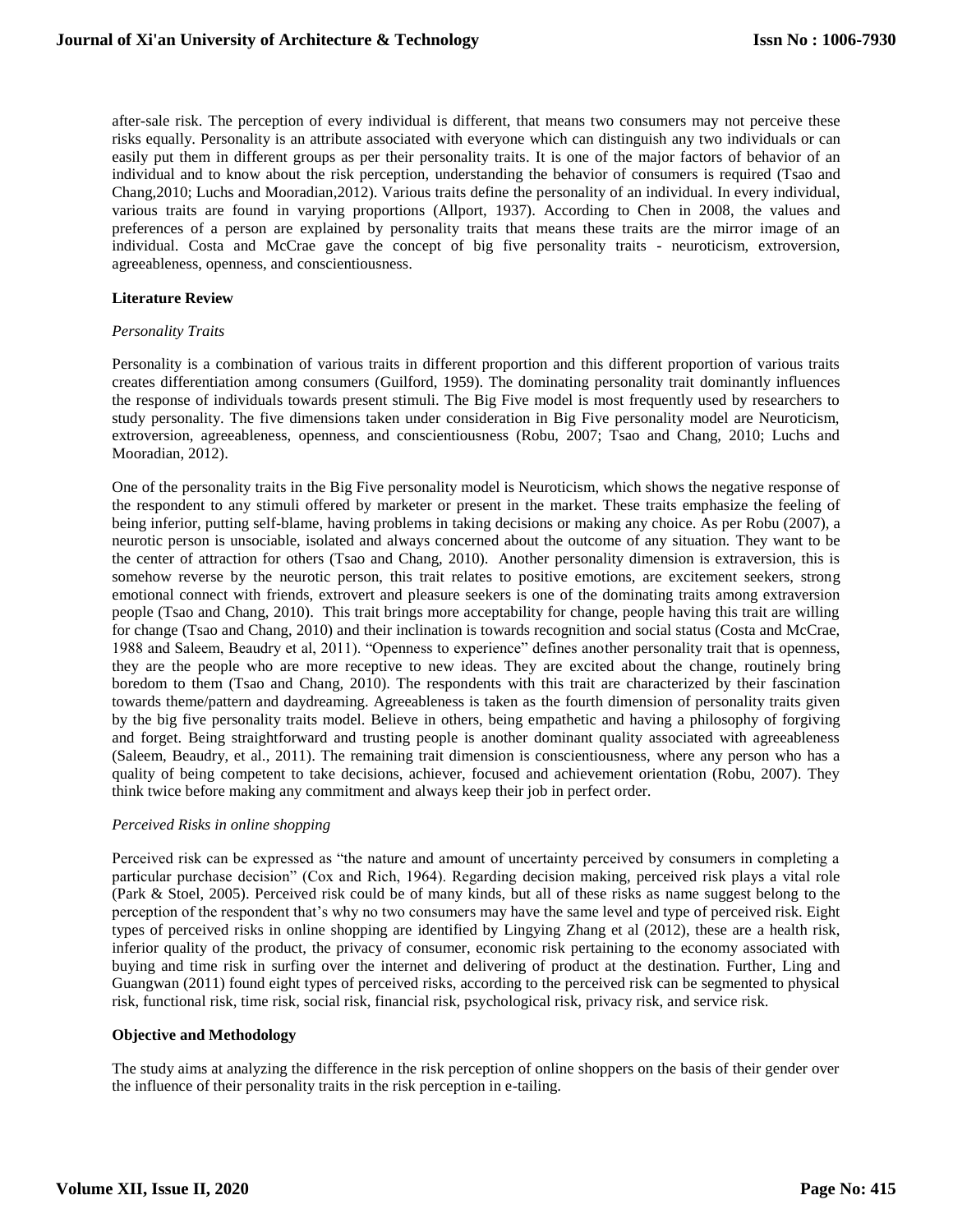# *Hypotheses*

To achieve the objective and give scientific direction to the analysis, following hypotheses are developed:

H0: There is no significant difference in the risk perception of male and female

H01: There is no significant difference in the privacy risk perception of male and female

H02: There is no significant difference in the after-sale service risk perception of male and female

H03: There is no significant difference in the quality risk perception of male and female

H04: There is no significant difference in the product risk perception of male and female

H05: There is no significant difference in the health risk perception of male and female

H06: There is no significant difference in the economic risk perception of male and female

The study is descriptive in nature and a self administered scale is used to measure the varying risk perception in online shopping on the basis of different personality traits and further whether gender has any impact or not is checked. The questionnaire is segmented into three parts; the first segment includes demographic variables to know about the respondents, the second segment covers the Big five personality traits covering the five dimensions of personality that are neuroticism, extroversion, agreeableness, openness, and conscientiousness. The third segment includes the statements regarding six major perceived risks like Privacy Risk, After-Sale Service Risk, Quality Risk, Product Risk, Health Risk, and Economy Risk. A five-point scale is used to gather the data in which 5 is given to strongly agree and 1 is for strongly disagree and 3 is given for neutral.

Reliability and validity of the questionnaire are tested and it was found 0.887 and more than 0.7 value of Cronbach's α coefficient makes the questionnaire highly reliable. The convenience cum snowball sampling method is used for data collection. After scrutinizing finally 312 valid responses were considered for analysis. Out of which, 198 (63.5 %) were male and 114 (36.5%) were female. SPSS was used for the analysis, firstly t-test was applied to check whether risk perception differs significantly on the basis of gender and further total data is splited into two groups on the basis of gender- male and female and multiple regression is applied on the split data to know the impact of personality trait on the total risk perception on the basis of gender.

## **Results & Discussion**

To find whether there is a difference in the risk perception among male and female respondents t-test is applied. Further, to check the impact of personality traits over risk perception in both the cases of male and female respondents', Stepwise regression is used.

|              | t-test for Equality of Means |     |                 |                                 |
|--------------|------------------------------|-----|-----------------|---------------------------------|
| Type of Risk | T                            | Df  | Sig. (2-tailed) | Mean Difference                 |
| PRIVACY RISK | 3.718                        | 310 | .000            | Significant Difference; 0.26194 |

## **Table 1: Application of t-test**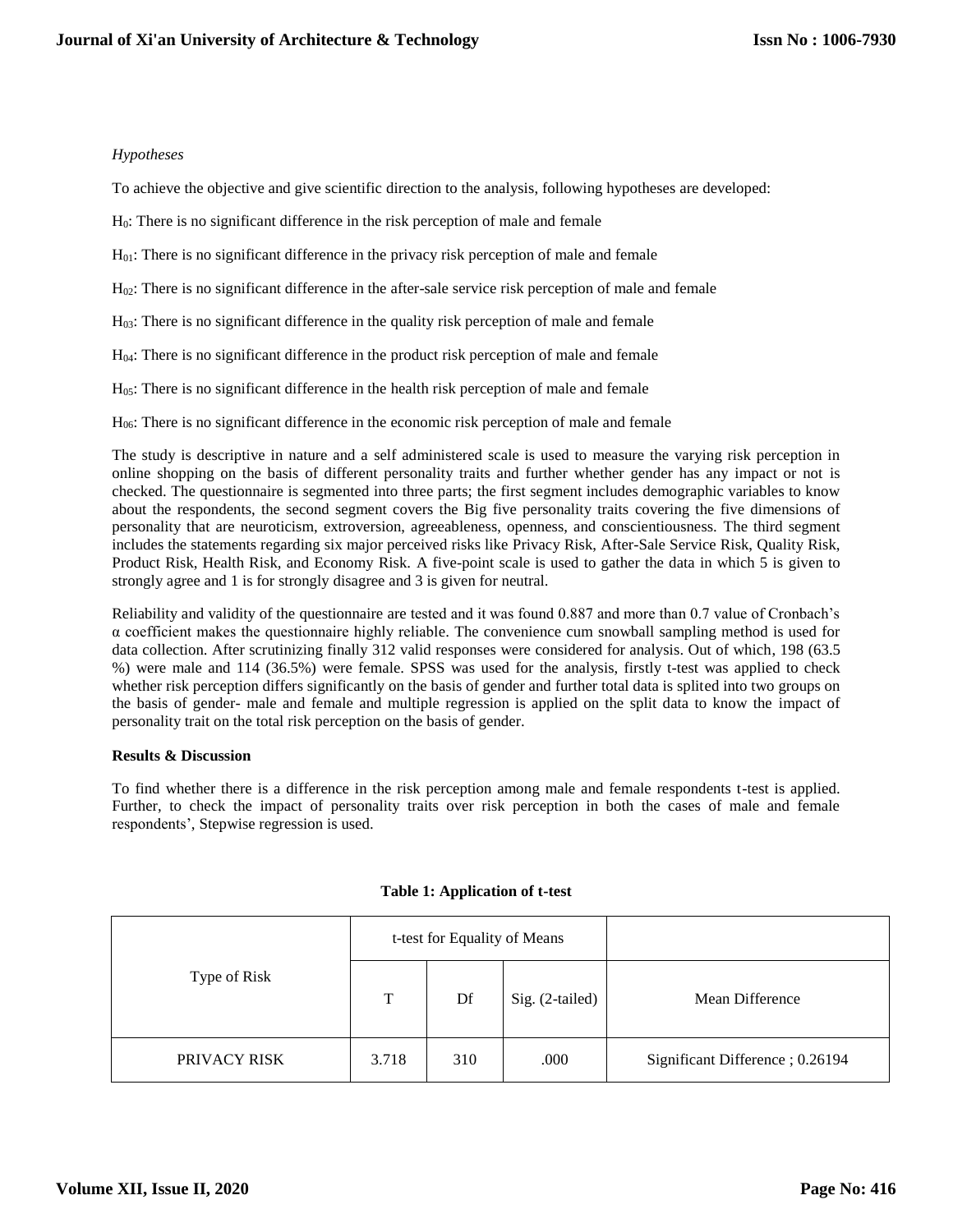| AFTER SALE SERVICE RISK | 2.091  | 310 | .037 | Significant Difference ; 0.21715    |
|-------------------------|--------|-----|------|-------------------------------------|
| <b>OUALITY RISK</b>     | $-922$ | 310 | .357 | No Significant difference; -0.08652 |
| <b>PRODUCT RISK</b>     | 2.056  | 310 | .041 | Significant Difference; 0. 20970    |
| <b>HEALTH RISK</b>      | 3.191  | 310 | .002 | Significant Difference ; 0.31058    |
| <b>ECONOMY RISK</b>     | .618   | 310 | .537 | No Significant difference; 0.06563  |

Source: Primary Survey

Under table 1, on the basis of mean difference, it is evident that the risk perception among the respondents on the basis of their gender varies with the type of risk. In the case of privacy risk, after-sale service risk, product risk and health risk, both males and females have a different perception. In the case of Quality risk and economy risk, both males and female have almost the same risk perception statistically as there is no significant difference in their mean values.

So,  $H_{01} H_{02} H_{04} H_{05}$  are not accepted as the p-value is less than 0.05 and hypotheses  $H_{03}$  and  $H_{06}$  are accepted as the p-value is greater than 0.05.

Further to that, to analyze whether the risk perception of different gender groups is influenced by different personality traits or not. To analyze that multiple regression techniques are used on the split data. In SPSS, the data is split on the basis of gender and then multiple regression technique is applied to the data to assess the varying personality traits dominance in their risk perception.

| Model Summary <sup>b</sup>                                                                       |  |                   |          |                      |                               |               |  |  |
|--------------------------------------------------------------------------------------------------|--|-------------------|----------|----------------------|-------------------------------|---------------|--|--|
| Gender of respondent                                                                             |  | R                 | R Square | Adjusted R<br>Square | Std. Error of the<br>Estimate | Durbin-Watson |  |  |
| Male                                                                                             |  | .530 <sup>a</sup> | .281     | .262                 | .54822                        | 1.660         |  |  |
| Female                                                                                           |  | .761 <sup>c</sup> | .579     | .560                 | .39661                        | 1.872         |  |  |
| a. Predictors: (Constant), Conscientiousness, Neuroticism, Openness, Agreeableness, Extraversion |  |                   |          |                      |                               |               |  |  |
| b. Dependent Variable: Total Average Perceived Risk                                              |  |                   |          |                      |                               |               |  |  |
| c. Predictors: (Constant), Conscientiousness, Agreeableness, Neuroticism, Extraversion, Openness |  |                   |          |                      |                               |               |  |  |

## **Table 2: Model Summary for Male and Female Groups**

Source: Primary Survey

Table 2 depicts the model summary regarding male respondents and Durbin Watson value is 1.660 and similarly, in the case of female respondents, it comes out 1.872, which is quite in range. As per Durbin and Watson in 1950, any value lies between 1and 3 justifies that there is no autocorrelation between variables, which is an important assumption for applying regression technique.

Further according to Falk and Miller any value of R square more than 0.10 is considered significant to explain any dependent variable. In the case of male respondents value of R square comes out 0.262, which represents that all the five predictors of personality Neuroticism, Extraversion, Openness, Conscientiousness, Agreeableness were able to explain the risk perception behavior by 26.2%, apart from which there might be other factors which may contribute in the explanation of perceived risk in the case of male respondents. In continuation of this, in the case of female respondents, the value of R square comes out significantly on the higher side which is 0.56, which means 56%of perceived risk in e-tailing explained by these five personality traits. The significant difference in the value of R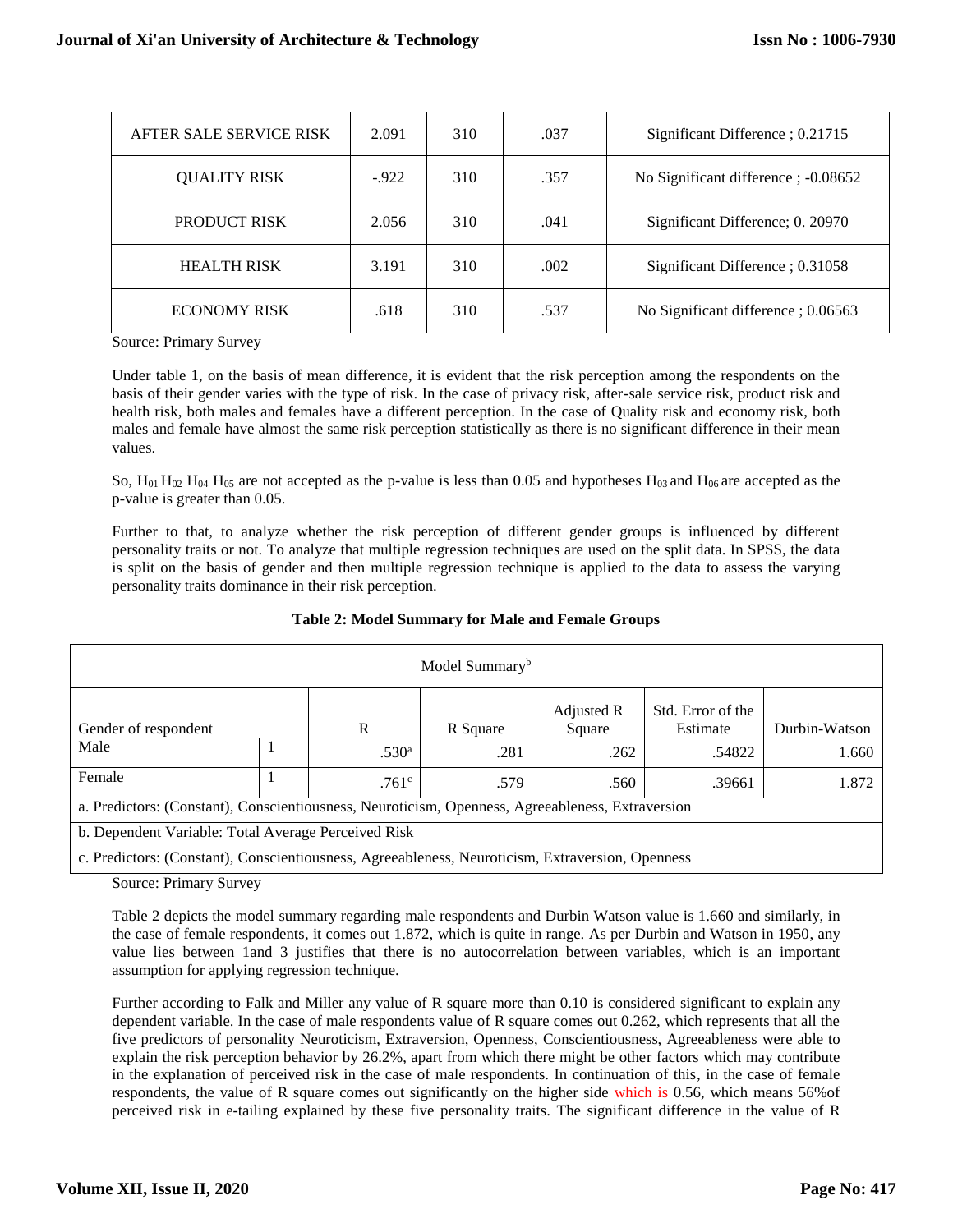square both in the case of male and female respondents directs that these big five personality traits explain the risk perception differently.

| ANOVA <sup>a</sup>                                                                               |  |            |                   |     |             |             |                   |  |
|--------------------------------------------------------------------------------------------------|--|------------|-------------------|-----|-------------|-------------|-------------------|--|
| Gender of respondent                                                                             |  |            | Sum of<br>Squares | df  | Mean Square | $\mathbf F$ | Sig.              |  |
| Male                                                                                             |  | Regression | 22.569            | 5   | 4.514       | 15.019      | .000 <sup>b</sup> |  |
|                                                                                                  |  | Residual   | 57.704            | 192 | .301        |             |                   |  |
|                                                                                                  |  | Total      | 80.273            | 197 |             |             |                   |  |
| Female                                                                                           |  | Regression | 23.371            | 5   | 4.674       | 29.716      | .000 <sup>c</sup> |  |
|                                                                                                  |  | Residual   | 16.988            | 108 | .157        |             |                   |  |
|                                                                                                  |  | Total      | 40.360            | 113 |             |             |                   |  |
| a. Dependent Variable: Total Average Perceived Risk                                              |  |            |                   |     |             |             |                   |  |
| b. Predictors: (Constant), Conscientiousness, Neuroticism, Openness, Agreeableness, Extraversion |  |            |                   |     |             |             |                   |  |
| c. Predictors: (Constant), Conscientiousness, Agreeableness, Neuroticism, Extraversion, Openness |  |            |                   |     |             |             |                   |  |

# **Table 3: Analysis of Variance for both Groups (Male and Female)**

Table 3 represents fitness of the predicted model for both males and females with the help of ANOVA, the F value for male respondents is 15.019 and for the female respondents it comes out 29.716. In both cases, the model is significant as the p-value comes less than 0.05. All five predictors contribute to the model framing regarding the role of personality traits in predicting the risk perception in the e-shoppers.

| Coefficients <sup>a</sup> |   |                          |                                    |      |                              |          |      |  |  |
|---------------------------|---|--------------------------|------------------------------------|------|------------------------------|----------|------|--|--|
|                           |   |                          | <b>Unstandardized Coefficients</b> |      | Standardized<br>Coefficients |          |      |  |  |
| Gender of respondent      |   | B                        | Std. Error                         | Beta | t                            | Sig.     |      |  |  |
| Male                      | 1 | (Constant)               | .398                               | .469 |                              | .848     | .397 |  |  |
|                           |   | <b>NEUROTICISM</b>       | .270                               | .048 | .357                         | 5.622    | .000 |  |  |
|                           |   | <b>EXTRAVERSION</b>      | .066                               | .096 | .064                         | .692     | .490 |  |  |
|                           |   | <b>OPENNESS</b>          | .326                               | .087 | .257                         | 3.761    | .000 |  |  |
|                           |   | <b>AGREEABLENESS</b>     | $-.115$                            | .106 | $-.087$                      | $-1.083$ | .280 |  |  |
|                           |   | <b>CONSCIENTIOUSNESS</b> | .259                               | .091 | .200                         | 2.834    | .005 |  |  |
| Female                    | 1 | (Constant)               | .533                               | .698 |                              | .763     | .447 |  |  |
|                           |   | <b>NEUROTICISM</b>       | .196                               | .078 | .200                         | 2.524    | .013 |  |  |
|                           |   | <b>EXTRAVERSION</b>      | .511                               | .130 | .334                         | 3.926    | .000 |  |  |
|                           |   | <b>OPENNESS</b>          | .734                               | .119 | .586                         | 6.143    | .000 |  |  |
|                           |   | <b>AGREEABLENESS</b>     | $-.392$                            | .098 | $-.273$                      | $-4.012$ | .000 |  |  |
|                           |   | <b>CONSCIENTIOUSNESS</b> | $-.263$                            | .158 | $-.135$                      | $-1.662$ | .099 |  |  |

**Table 4: Effect of Personality traits on the total perceived risk in online shopping: Gender-wise Description**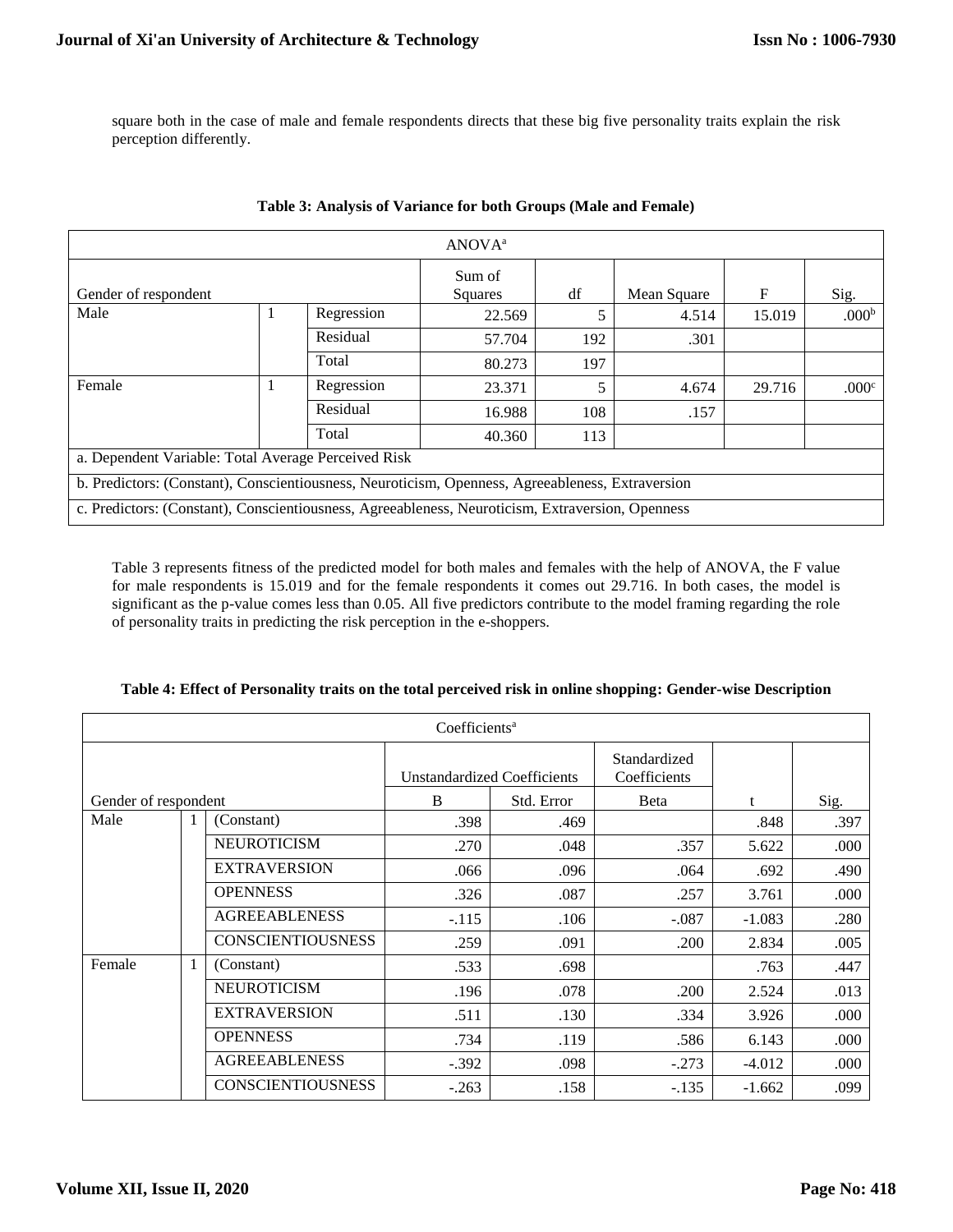a. Dependent Variable: Total Average Perceived Risk

Under both the models, considering the male and female groups differently, the quantum of all the five personality traits in explaining risk perception is not the same. The beta value shows the strength of particular personality trait and the sign of that beta value shows the direct relation in case of positive value and inverse relation in case of negative value and the respective p-value shows the significance of that particular trait in explaining the risk perception.

With respect to this, in the case of male respondents, traits like extraversion and agreeableness come insignificant, which means that these two personality traits among respondents in the given sample do not affect risk perception in online shopping. So, for male respondents, the risk perception is derived by the other three personality traits (Neuroticism, Openness & Conscientiousness). Hence, the quantum of perceived risk of male customers can be estimated in the following way:

#### **Total Perceived Risk (Male) = 0.398 + 0.357 (Neuroticism) +0.257(Openness) + 0.200 (Conscientiousness)**

In the case of female respondents, the predicted model excludes conscientiousness as the p-value comes more than 0.05, which directs that this personality trait does not affect the risk perception of Female consumers. Therefore in the case of female customers, the important personality predictors are Neuroticism, Extraversion, Openness & Agreeableness.

## **Total Perceived Risk (Female) = 0.533 + 0.586 (Openness) + 0.334 (Extraversion) – 0.273 (Agreeableness) + 0.200 (Neuroticism)**

#### **Conclusion & Implications**

The study has considered the Big Five personality traits given by NEO-PI and major perceived risks are Privacy risk, After-sale service risk, Quality risk, Product risk, Health risk and Economy risk. It is found that gender impacts risk perception in online shopping. Both male and female respondents perceive the risk in online shopping differently in all the major perceived risks except Quality risk and Economy risk; else there is a significant different difference in the risk perception. Further to that, a systematic investigation has been done on the different personality traits of both males and female which may justify this difference in the risk perception on the basis of gender. Now, after applying the multiple regression on split data on the basis of gender, it is found that the risk perception is due to the dominance of various personality traits in those respondents. In the given sample, the perception of male respondents is due to the dominance of neuroticism as a personality trait and in the female respondents, the dominating personality trait is openness. Neuroticism is a trait that symbolizes anxiety, Impulsiveness, anger hostility, which directs that the respondents having this trait may perceive more worries for the things that may go wrong or they are short-tempered and cannot take deviations easily. They generally have a tendency to regret after any event as undesirable. So under the given sample, this trait dominates in male respondents. So, basically for the products which are for the male category of customers online retailers must ensure safe transactions, old customers review and assurance for quick redressal and product replacement. Openness, as personality traits symbolizes aesthetics, feelings and open to accept. The respondents who are having this trait consider the aesthetics of the website and a change most important element. How search navigates over the website, whether the window gets renewed on every occasion. These things add value to their perception about the newness of website and motivate them to buy. In this study, female customers have shown this trait dominating so to lure them and so marketer should work on the beautification of website along with convenient search flow.